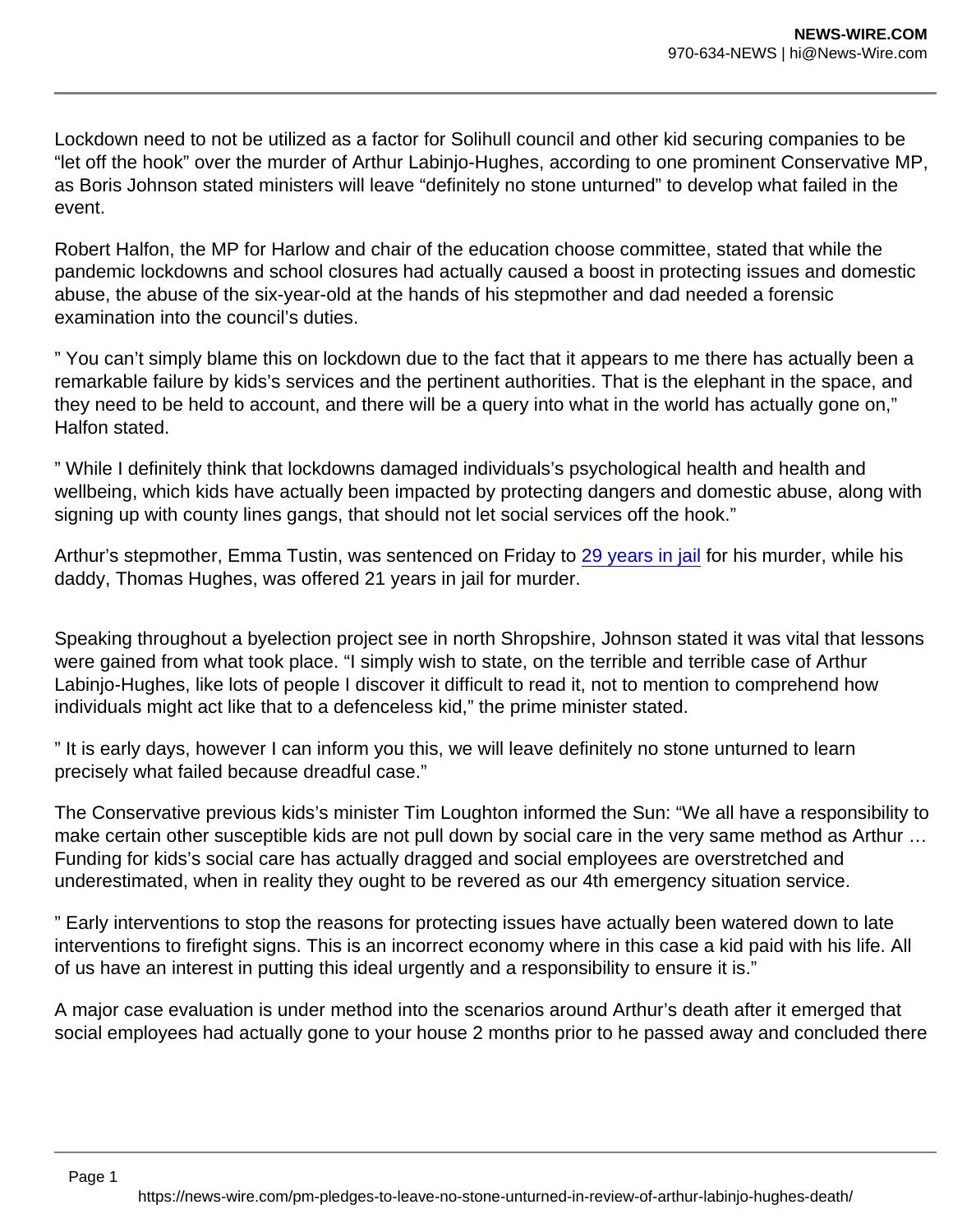were "no protecting issues". West Midlands authorities are likewise being examined for their actions after being forwarded photos revealing Arthur's contusions.

Halfon stated: "Every single among them needs to be held liable, from the regional council president to the director of kids's services, to individuals who happened to your house– every individual ought to address for what choices were made."

Asked if the Solihull case was the idea of an iceberg of post-lockdown abuse, Halfon stated: "God prohibited that there are other cases as bad as this one, however there has actually absolutely been an enormous effect on securing, of kids in the house susceptible to domestic abuse, kids dealing with pressure where moms and dads have actually lost tasks, signing up with county lines gangs, and practically disappearing from school rolls. This is a broader problem."

Sir Alan Wood, the previous head of kids's services for the London district of Hackney, informed the BBC that the disaster might result in the factor to consider of devoted kids's security officers taking control of some regional authority obligations in an independent evaluation of kids's social care being performed by Josh MacAlister.

" I believe there's no doubt that there is a requirement for considerable extra financial investment into [children's] services. I do not believe one can merely state that the cause of the occasion is down to the absence of resources," Wood stated, pointing out problems in drawing in personnel and barriers in between various firms included.

A Solihull council representative stated: " This dreadful disaster has actually had a stunning effect on Arthur's household and throughout the entire neighborhood. We send our wholehearted acknowledgements to everybody impacted. The scenarios around his death will now undergo an independent evaluation– the regional kid securing practice evaluation– and plainly it would be unsuitable for the council to comment ahead of the findings of that evaluation."

Dame Rachel de Souza, the kids's commissioner for England, stated she felt "shock and revulsion" at the continual abuse caused on Arthur.

" However, we can't simply ask ourselves 'why did they do it?' 'how were they able to?'," she stated. "We require systems that hear the voice of a kid, a kid plainly able to articulate the abuse they were suffering, and to be really heard. We require duplicated issues raised by households to be taken seriously.

" The tough reality exists are no easy services to avoidance, however Arthur deserves me as kids's commissioner and the rest of the system to be asking the tough concerns and challenging the tough modifications that might require to be made to safeguard any kid that may be at threat of such malicious grownups, grownups he had every right to anticipate to enjoy and look after him."

Nadhim Zahawi, the education secretary, stated he would resolve parliament on Monday on more procedures. "We are identified to safeguard kids from damage and where issues are raised we will not

Page 2